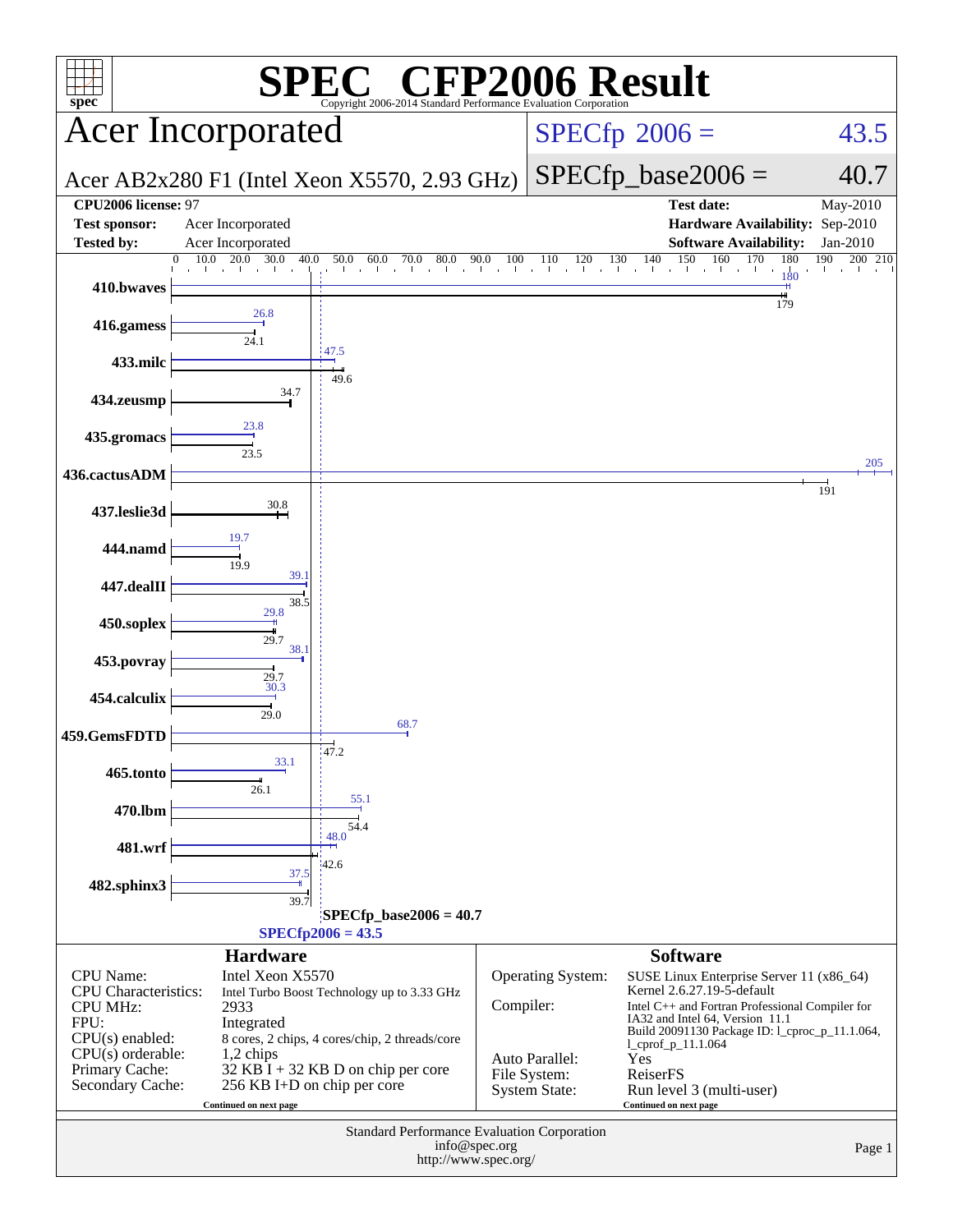

# **[SPEC CFP2006 Result](http://www.spec.org/auto/cpu2006/Docs/result-fields.html#SPECCFP2006Result)**

# Acer Incorporated

### $SPECfp2006 = 43.5$  $SPECfp2006 = 43.5$

Acer AB2x280 F1 (Intel Xeon X5570, 2.93 GHz)

 $SPECfp\_base2006 = 40.7$ 

| CPU <sub>2006</sub> license: 97                                            |                                                                                                                                   | <b>Test date:</b>                                          | May-2010                       |            |
|----------------------------------------------------------------------------|-----------------------------------------------------------------------------------------------------------------------------------|------------------------------------------------------------|--------------------------------|------------|
| <b>Test sponsor:</b>                                                       | Acer Incorporated                                                                                                                 | Hardware Availability: Sep-2010                            |                                |            |
| <b>Tested by:</b>                                                          | Acer Incorporated                                                                                                                 |                                                            | <b>Software Availability:</b>  | $Jan-2010$ |
| L3 Cache:<br>Other Cache:<br>Memory:<br>Disk Subsystem:<br>Other Hardware: | $8 \text{ MB I+D}$ on chip per chip<br>None<br>24 GB (6 x 4 GB DDR3-1333 RDIMM, ECC, CL9)<br>1 x 500 GB SATA II, 7200 RPM<br>None | <b>Base Pointers:</b><br>Peak Pointers:<br>Other Software: | 64-bit<br>$32/64$ -bit<br>None |            |

| <b>Results Table</b>                                                                                     |                |              |                |       |                |             |                |              |                |              |                |              |
|----------------------------------------------------------------------------------------------------------|----------------|--------------|----------------|-------|----------------|-------------|----------------|--------------|----------------|--------------|----------------|--------------|
|                                                                                                          | <b>Base</b>    |              |                |       |                | <b>Peak</b> |                |              |                |              |                |              |
| <b>Benchmark</b>                                                                                         | <b>Seconds</b> | <b>Ratio</b> | <b>Seconds</b> | Ratio | <b>Seconds</b> | Ratio       | <b>Seconds</b> | <b>Ratio</b> | <b>Seconds</b> | <b>Ratio</b> | <b>Seconds</b> | <b>Ratio</b> |
| 410.bwayes                                                                                               | 76.5           | 178          | 75.9           | 179   | 76.1           | 179         | 75.9           | 179          | 75.5           | 180          | 75.5           | <b>180</b>   |
| 416.gamess                                                                                               | 812            | 24.1         | 816            | 24.0  | 810            | 24.2        | 732            | 26.8         | <u>731</u>     | 26.8         | 730            | 26.8         |
| $433$ .milc                                                                                              | 183            | 50.1         | 185            | 49.6  | 195            | 47.0        | 193            | 47.5         | 193            | 47.5         | 194            | 47.4         |
| $434$ . zeusmp                                                                                           | 261            | 34.9         | 262            | 34.7  | 266            | 34.2        | 261            | 34.9         | 262            | 34.7         | 266            | 34.2         |
| 435.gromacs                                                                                              | 304            | 23.5         | 304            | 23.5  | 305            | 23.4        | 299            | 23.8         | 300            | 23.8         | 299            | 23.9         |
| 436.cactusADM                                                                                            | 62.5           | 191          | 62.6           | 191   | 65.0           | 184         | 59.8           | 200          | 57.0           | 210          | 58.4           | 205          |
| 437.leslie3d                                                                                             | 277            | 33.9         | 306            | 30.7  | 305            | 30.8        | 277            | 33.9         | 306            | 30.7         | 305            | 30.8         |
| 444.namd                                                                                                 | 403            | 19.9         | 404            | 19.9  | 408            | 19.6        | 407            | 19.7         | 407            | <b>19.7</b>  | 407            | 19.7         |
| $447$ .dealII                                                                                            | 297            | 38.5         | 297            | 38.5  | 297            | 38.5        | 293            | 39.0         | 292            | 39.2         | 293            | <u>39.1</u>  |
| $450$ .soplex                                                                                            | 281            | 29.7         | 283            | 29.5  | 276            | 30.2        | 280            | 29.8         | 280            | 29.8         | 274            | 30.4         |
| $453$ .povray                                                                                            | 179            | 29.7         | 181            | 29.4  | 179            | 29.7        | 140            | 38.0         | <b>140</b>     | 38.1         | 139            | 38.3         |
| 454.calculix                                                                                             | 286            | 28.8         | 284            | 29.0  | 285            | 29.0        | 272            | 30.3         | 272            | 30.3         | 273            | 30.2         |
| 459.GemsFDTD                                                                                             | 225            | 47.1         | 225            | 47.2  | 224            | 47.3        | 154            | 68.8         | 154            | 68.7         | 155            | 68.5         |
| $465$ .tonto                                                                                             | 381            | 25.8         | 377            | 26.1  | 376            | 26.2        | 297            | 33.1         | 298            | 33.1         | 297            | 33.1         |
| 470.1bm                                                                                                  | 253            | 54.4         | 252            | 54.4  | 253            | 54.4        | 249            | 55.1         | 249            | 55.1         | 249            | 55.1         |
| 481.wrf                                                                                                  | 272            | 41.0         | 262            | 42.6  | 262            | 42.6        | 241            | 46.4         | 233            | 48.0         | 233            | 48.0         |
| $482$ .sphinx $3$                                                                                        | 490            | 39.8         | 493            | 39.5  | 491            | 39.7        | 523            | 37.3         | 518            | 37.6         | 519            | 37.5         |
| Results appear in the order in which they were run. Bold underlined text indicates a median measurement. |                |              |                |       |                |             |                |              |                |              |                |              |

### **[Operating System Notes](http://www.spec.org/auto/cpu2006/Docs/result-fields.html#OperatingSystemNotes)**

 'ulimit -s unlimited' was used to set the stack size to unlimited prior to run OMP\_NUM\_THREADS set to number of cores KMP\_AFFINITY set to granularity=fine,scatter KMP\_STACKSIZE set to 200M

#### **[Platform Notes](http://www.spec.org/auto/cpu2006/Docs/result-fields.html#PlatformNotes)**

 Fan speed set to full Speed (ie. Enterprise Blade mode) with Smart Blade Console through CMM (Chassis Management Module)

> Standard Performance Evaluation Corporation [info@spec.org](mailto:info@spec.org) <http://www.spec.org/>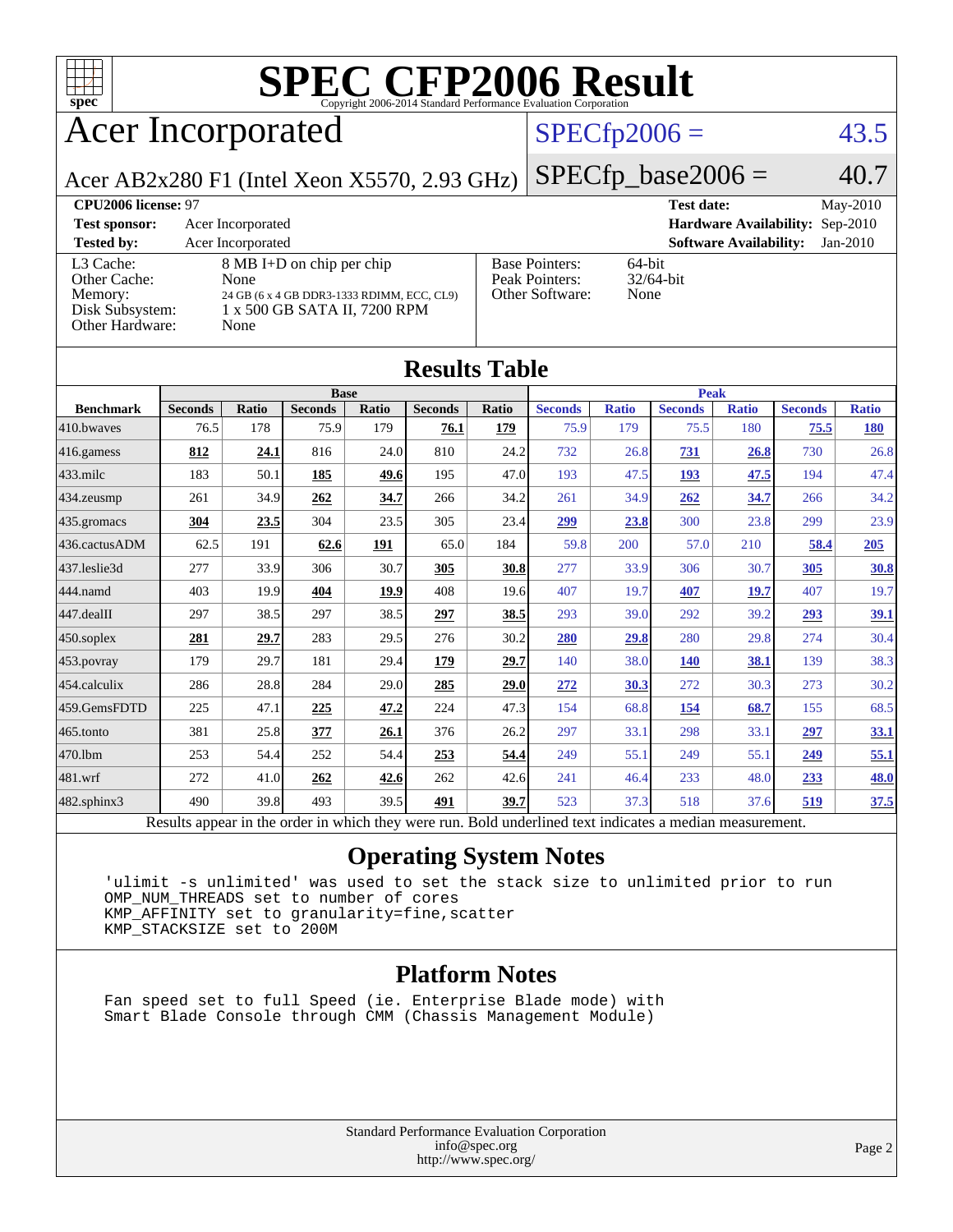

### **[Base Optimization Flags](http://www.spec.org/auto/cpu2006/Docs/result-fields.html#BaseOptimizationFlags)**

[C benchmarks](http://www.spec.org/auto/cpu2006/Docs/result-fields.html#Cbenchmarks): [-xSSE4.2](http://www.spec.org/cpu2006/results/res2010q3/cpu2006-20100715-12399.flags.html#user_CCbase_f-xSSE42_f91528193cf0b216347adb8b939d4107) [-ipo](http://www.spec.org/cpu2006/results/res2010q3/cpu2006-20100715-12399.flags.html#user_CCbase_f-ipo) [-O3](http://www.spec.org/cpu2006/results/res2010q3/cpu2006-20100715-12399.flags.html#user_CCbase_f-O3) [-no-prec-div](http://www.spec.org/cpu2006/results/res2010q3/cpu2006-20100715-12399.flags.html#user_CCbase_f-no-prec-div) [-static](http://www.spec.org/cpu2006/results/res2010q3/cpu2006-20100715-12399.flags.html#user_CCbase_f-static) [-parallel](http://www.spec.org/cpu2006/results/res2010q3/cpu2006-20100715-12399.flags.html#user_CCbase_f-parallel) [-opt-prefetch](http://www.spec.org/cpu2006/results/res2010q3/cpu2006-20100715-12399.flags.html#user_CCbase_f-opt-prefetch) [C++ benchmarks:](http://www.spec.org/auto/cpu2006/Docs/result-fields.html#CXXbenchmarks) [-xSSE4.2](http://www.spec.org/cpu2006/results/res2010q3/cpu2006-20100715-12399.flags.html#user_CXXbase_f-xSSE42_f91528193cf0b216347adb8b939d4107) [-ipo](http://www.spec.org/cpu2006/results/res2010q3/cpu2006-20100715-12399.flags.html#user_CXXbase_f-ipo) [-O3](http://www.spec.org/cpu2006/results/res2010q3/cpu2006-20100715-12399.flags.html#user_CXXbase_f-O3) [-no-prec-div](http://www.spec.org/cpu2006/results/res2010q3/cpu2006-20100715-12399.flags.html#user_CXXbase_f-no-prec-div) [-static](http://www.spec.org/cpu2006/results/res2010q3/cpu2006-20100715-12399.flags.html#user_CXXbase_f-static) [-parallel](http://www.spec.org/cpu2006/results/res2010q3/cpu2006-20100715-12399.flags.html#user_CXXbase_f-parallel) [-opt-prefetch](http://www.spec.org/cpu2006/results/res2010q3/cpu2006-20100715-12399.flags.html#user_CXXbase_f-opt-prefetch) Continued on next page

> Standard Performance Evaluation Corporation [info@spec.org](mailto:info@spec.org) <http://www.spec.org/>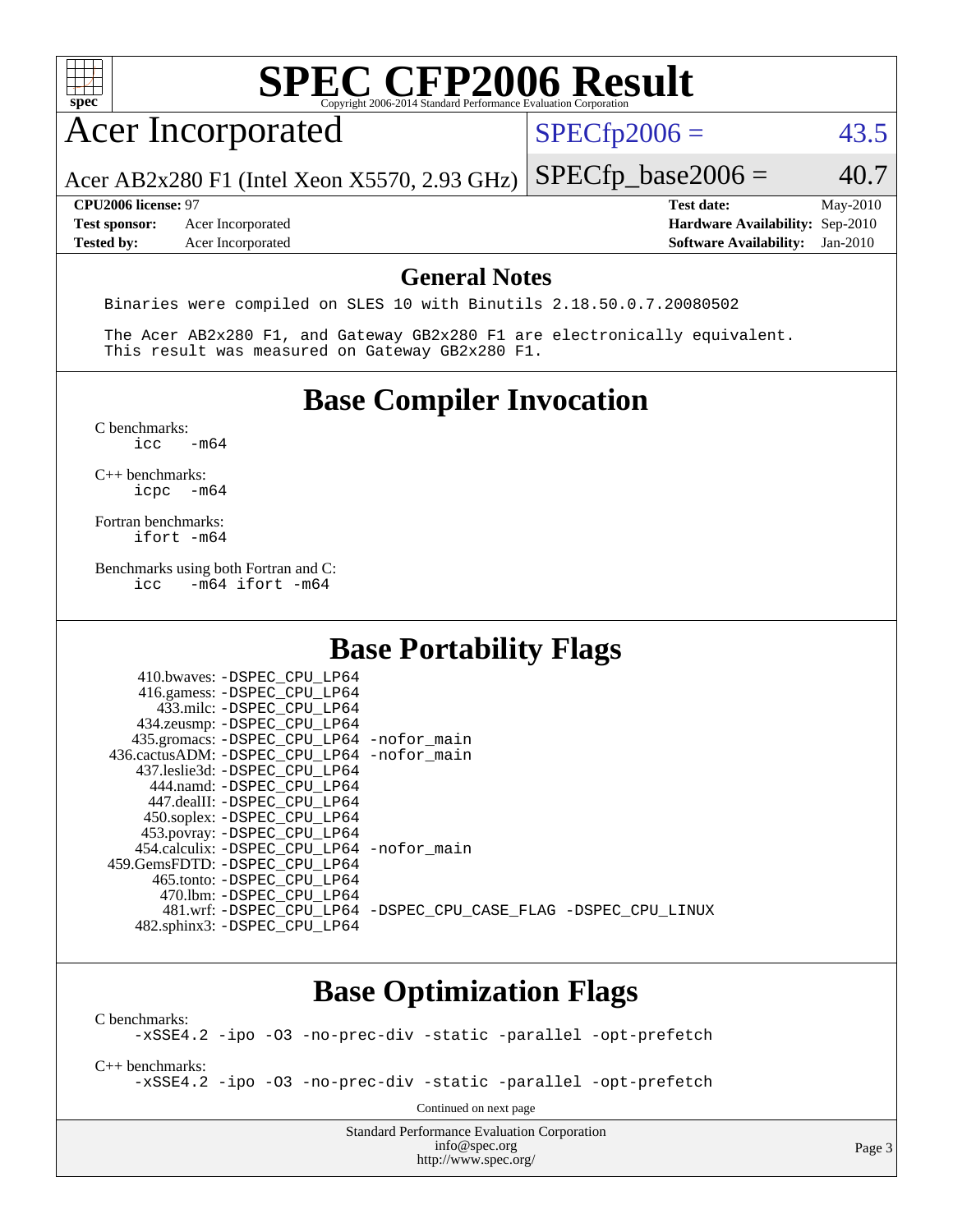

# **[SPEC CFP2006 Result](http://www.spec.org/auto/cpu2006/Docs/result-fields.html#SPECCFP2006Result)**

Acer Incorporated

 $SPECfp2006 = 43.5$  $SPECfp2006 = 43.5$ 

Acer AB2x280 F1 (Intel Xeon X5570, 2.93 GHz)  $SPECTp\_base2006 = 40.7$ 

**[Test sponsor:](http://www.spec.org/auto/cpu2006/Docs/result-fields.html#Testsponsor)** Acer Incorporated **[Hardware Availability:](http://www.spec.org/auto/cpu2006/Docs/result-fields.html#HardwareAvailability)** Sep-2010 **[Tested by:](http://www.spec.org/auto/cpu2006/Docs/result-fields.html#Testedby)** Acer Incorporated **[Software Availability:](http://www.spec.org/auto/cpu2006/Docs/result-fields.html#SoftwareAvailability)** Jan-2010

**[CPU2006 license:](http://www.spec.org/auto/cpu2006/Docs/result-fields.html#CPU2006license)** 97 **[Test date:](http://www.spec.org/auto/cpu2006/Docs/result-fields.html#Testdate)** May-2010

# **[Base Optimization Flags \(Continued\)](http://www.spec.org/auto/cpu2006/Docs/result-fields.html#BaseOptimizationFlags)**

[Fortran benchmarks](http://www.spec.org/auto/cpu2006/Docs/result-fields.html#Fortranbenchmarks):

[-xSSE4.2](http://www.spec.org/cpu2006/results/res2010q3/cpu2006-20100715-12399.flags.html#user_FCbase_f-xSSE42_f91528193cf0b216347adb8b939d4107) [-ipo](http://www.spec.org/cpu2006/results/res2010q3/cpu2006-20100715-12399.flags.html#user_FCbase_f-ipo) [-O3](http://www.spec.org/cpu2006/results/res2010q3/cpu2006-20100715-12399.flags.html#user_FCbase_f-O3) [-no-prec-div](http://www.spec.org/cpu2006/results/res2010q3/cpu2006-20100715-12399.flags.html#user_FCbase_f-no-prec-div) [-static](http://www.spec.org/cpu2006/results/res2010q3/cpu2006-20100715-12399.flags.html#user_FCbase_f-static) [-parallel](http://www.spec.org/cpu2006/results/res2010q3/cpu2006-20100715-12399.flags.html#user_FCbase_f-parallel) [-opt-prefetch](http://www.spec.org/cpu2006/results/res2010q3/cpu2006-20100715-12399.flags.html#user_FCbase_f-opt-prefetch)

[Benchmarks using both Fortran and C](http://www.spec.org/auto/cpu2006/Docs/result-fields.html#BenchmarksusingbothFortranandC): [-xSSE4.2](http://www.spec.org/cpu2006/results/res2010q3/cpu2006-20100715-12399.flags.html#user_CC_FCbase_f-xSSE42_f91528193cf0b216347adb8b939d4107) [-ipo](http://www.spec.org/cpu2006/results/res2010q3/cpu2006-20100715-12399.flags.html#user_CC_FCbase_f-ipo) [-O3](http://www.spec.org/cpu2006/results/res2010q3/cpu2006-20100715-12399.flags.html#user_CC_FCbase_f-O3) [-no-prec-div](http://www.spec.org/cpu2006/results/res2010q3/cpu2006-20100715-12399.flags.html#user_CC_FCbase_f-no-prec-div) [-static](http://www.spec.org/cpu2006/results/res2010q3/cpu2006-20100715-12399.flags.html#user_CC_FCbase_f-static) [-parallel](http://www.spec.org/cpu2006/results/res2010q3/cpu2006-20100715-12399.flags.html#user_CC_FCbase_f-parallel) [-opt-prefetch](http://www.spec.org/cpu2006/results/res2010q3/cpu2006-20100715-12399.flags.html#user_CC_FCbase_f-opt-prefetch)

**[Peak Compiler Invocation](http://www.spec.org/auto/cpu2006/Docs/result-fields.html#PeakCompilerInvocation)**

[C benchmarks](http://www.spec.org/auto/cpu2006/Docs/result-fields.html#Cbenchmarks):  $icc$   $-m64$ 

[C++ benchmarks:](http://www.spec.org/auto/cpu2006/Docs/result-fields.html#CXXbenchmarks) [icpc -m64](http://www.spec.org/cpu2006/results/res2010q3/cpu2006-20100715-12399.flags.html#user_CXXpeak_intel_icpc_64bit_bedb90c1146cab66620883ef4f41a67e)

[Fortran benchmarks](http://www.spec.org/auto/cpu2006/Docs/result-fields.html#Fortranbenchmarks): [ifort -m64](http://www.spec.org/cpu2006/results/res2010q3/cpu2006-20100715-12399.flags.html#user_FCpeak_intel_ifort_64bit_ee9d0fb25645d0210d97eb0527dcc06e)

[Benchmarks using both Fortran and C](http://www.spec.org/auto/cpu2006/Docs/result-fields.html#BenchmarksusingbothFortranandC): [icc -m64](http://www.spec.org/cpu2006/results/res2010q3/cpu2006-20100715-12399.flags.html#user_CC_FCpeak_intel_icc_64bit_0b7121f5ab7cfabee23d88897260401c) [ifort -m64](http://www.spec.org/cpu2006/results/res2010q3/cpu2006-20100715-12399.flags.html#user_CC_FCpeak_intel_ifort_64bit_ee9d0fb25645d0210d97eb0527dcc06e)

### **[Peak Portability Flags](http://www.spec.org/auto/cpu2006/Docs/result-fields.html#PeakPortabilityFlags)**

Same as Base Portability Flags

## **[Peak Optimization Flags](http://www.spec.org/auto/cpu2006/Docs/result-fields.html#PeakOptimizationFlags)**

[C benchmarks](http://www.spec.org/auto/cpu2006/Docs/result-fields.html#Cbenchmarks):

 $433 \text{.}$ milc:  $-xSSE4$ .  $2(pass 2)$  - $prof-gen(pass 1)$  - $ipo(pass 2)$  [-O3](http://www.spec.org/cpu2006/results/res2010q3/cpu2006-20100715-12399.flags.html#user_peakPASS2_CFLAGSPASS2_LDFLAGS433_milc_f-O3) $(pass 2)$ [-no-prec-div](http://www.spec.org/cpu2006/results/res2010q3/cpu2006-20100715-12399.flags.html#user_peakPASS2_CFLAGSPASS2_LDFLAGS433_milc_f-no-prec-div)(pass 2) [-static](http://www.spec.org/cpu2006/results/res2010q3/cpu2006-20100715-12399.flags.html#user_peakPASS2_CFLAGSPASS2_LDFLAGS433_milc_f-static)(pass 2) [-prof-use](http://www.spec.org/cpu2006/results/res2010q3/cpu2006-20100715-12399.flags.html#user_peakPASS2_CFLAGSPASS2_LDFLAGS433_milc_prof_use_bccf7792157ff70d64e32fe3e1250b55)(pass 2) [-ansi-alias](http://www.spec.org/cpu2006/results/res2010q3/cpu2006-20100715-12399.flags.html#user_peakOPTIMIZE433_milc_f-ansi-alias)

470.lbm:  $-xSSE4$ . 2(pass 2)  $-prof-gen(pass 1) -ipo(pass 2) -O3(pass 2)$  $-prof-gen(pass 1) -ipo(pass 2) -O3(pass 2)$  $-prof-gen(pass 1) -ipo(pass 2) -O3(pass 2)$  $-prof-gen(pass 1) -ipo(pass 2) -O3(pass 2)$  $-prof-gen(pass 1) -ipo(pass 2) -O3(pass 2)$  $-prof-gen(pass 1) -ipo(pass 2) -O3(pass 2)$ [-no-prec-div](http://www.spec.org/cpu2006/results/res2010q3/cpu2006-20100715-12399.flags.html#user_peakPASS2_CFLAGSPASS2_LDFLAGS470_lbm_f-no-prec-div)(pass 2) [-static](http://www.spec.org/cpu2006/results/res2010q3/cpu2006-20100715-12399.flags.html#user_peakPASS2_CFLAGSPASS2_LDFLAGS470_lbm_f-static)(pass 2) [-prof-use](http://www.spec.org/cpu2006/results/res2010q3/cpu2006-20100715-12399.flags.html#user_peakPASS2_CFLAGSPASS2_LDFLAGS470_lbm_prof_use_bccf7792157ff70d64e32fe3e1250b55)(pass 2) [-parallel](http://www.spec.org/cpu2006/results/res2010q3/cpu2006-20100715-12399.flags.html#user_peakOPTIMIZE470_lbm_f-parallel) [-ansi-alias](http://www.spec.org/cpu2006/results/res2010q3/cpu2006-20100715-12399.flags.html#user_peakOPTIMIZE470_lbm_f-ansi-alias) [-auto-ilp32](http://www.spec.org/cpu2006/results/res2010q3/cpu2006-20100715-12399.flags.html#user_peakCOPTIMIZE470_lbm_f-auto-ilp32)

 482.sphinx3: [-xSSE4.2](http://www.spec.org/cpu2006/results/res2010q3/cpu2006-20100715-12399.flags.html#user_peakOPTIMIZE482_sphinx3_f-xSSE42_f91528193cf0b216347adb8b939d4107) [-ipo](http://www.spec.org/cpu2006/results/res2010q3/cpu2006-20100715-12399.flags.html#user_peakOPTIMIZE482_sphinx3_f-ipo) [-O3](http://www.spec.org/cpu2006/results/res2010q3/cpu2006-20100715-12399.flags.html#user_peakOPTIMIZE482_sphinx3_f-O3) [-no-prec-div](http://www.spec.org/cpu2006/results/res2010q3/cpu2006-20100715-12399.flags.html#user_peakOPTIMIZE482_sphinx3_f-no-prec-div) [-static](http://www.spec.org/cpu2006/results/res2010q3/cpu2006-20100715-12399.flags.html#user_peakOPTIMIZE482_sphinx3_f-static) [-auto-ilp32](http://www.spec.org/cpu2006/results/res2010q3/cpu2006-20100715-12399.flags.html#user_peakCOPTIMIZE482_sphinx3_f-auto-ilp32) [-unroll2](http://www.spec.org/cpu2006/results/res2010q3/cpu2006-20100715-12399.flags.html#user_peakCOPTIMIZE482_sphinx3_f-unroll_784dae83bebfb236979b41d2422d7ec2)

[C++ benchmarks:](http://www.spec.org/auto/cpu2006/Docs/result-fields.html#CXXbenchmarks)

 444.namd: [-xSSE4.2](http://www.spec.org/cpu2006/results/res2010q3/cpu2006-20100715-12399.flags.html#user_peakPASS2_CXXFLAGSPASS2_LDFLAGS444_namd_f-xSSE42_f91528193cf0b216347adb8b939d4107)(pass 2) [-prof-gen](http://www.spec.org/cpu2006/results/res2010q3/cpu2006-20100715-12399.flags.html#user_peakPASS1_CXXFLAGSPASS1_LDFLAGS444_namd_prof_gen_e43856698f6ca7b7e442dfd80e94a8fc)(pass 1) [-ipo](http://www.spec.org/cpu2006/results/res2010q3/cpu2006-20100715-12399.flags.html#user_peakPASS2_CXXFLAGSPASS2_LDFLAGS444_namd_f-ipo)(pass 2) [-O3](http://www.spec.org/cpu2006/results/res2010q3/cpu2006-20100715-12399.flags.html#user_peakPASS2_CXXFLAGSPASS2_LDFLAGS444_namd_f-O3)(pass 2) [-no-prec-div](http://www.spec.org/cpu2006/results/res2010q3/cpu2006-20100715-12399.flags.html#user_peakPASS2_CXXFLAGSPASS2_LDFLAGS444_namd_f-no-prec-div)(pass 2) [-static](http://www.spec.org/cpu2006/results/res2010q3/cpu2006-20100715-12399.flags.html#user_peakPASS2_CXXFLAGSPASS2_LDFLAGS444_namd_f-static)(pass 2) [-prof-use](http://www.spec.org/cpu2006/results/res2010q3/cpu2006-20100715-12399.flags.html#user_peakPASS2_CXXFLAGSPASS2_LDFLAGS444_namd_prof_use_bccf7792157ff70d64e32fe3e1250b55)(pass 2) [-fno-alias](http://www.spec.org/cpu2006/results/res2010q3/cpu2006-20100715-12399.flags.html#user_peakOPTIMIZE444_namd_f-no-alias_694e77f6c5a51e658e82ccff53a9e63a) [-auto-ilp32](http://www.spec.org/cpu2006/results/res2010q3/cpu2006-20100715-12399.flags.html#user_peakCXXOPTIMIZE444_namd_f-auto-ilp32)

Continued on next page

Standard Performance Evaluation Corporation [info@spec.org](mailto:info@spec.org) <http://www.spec.org/>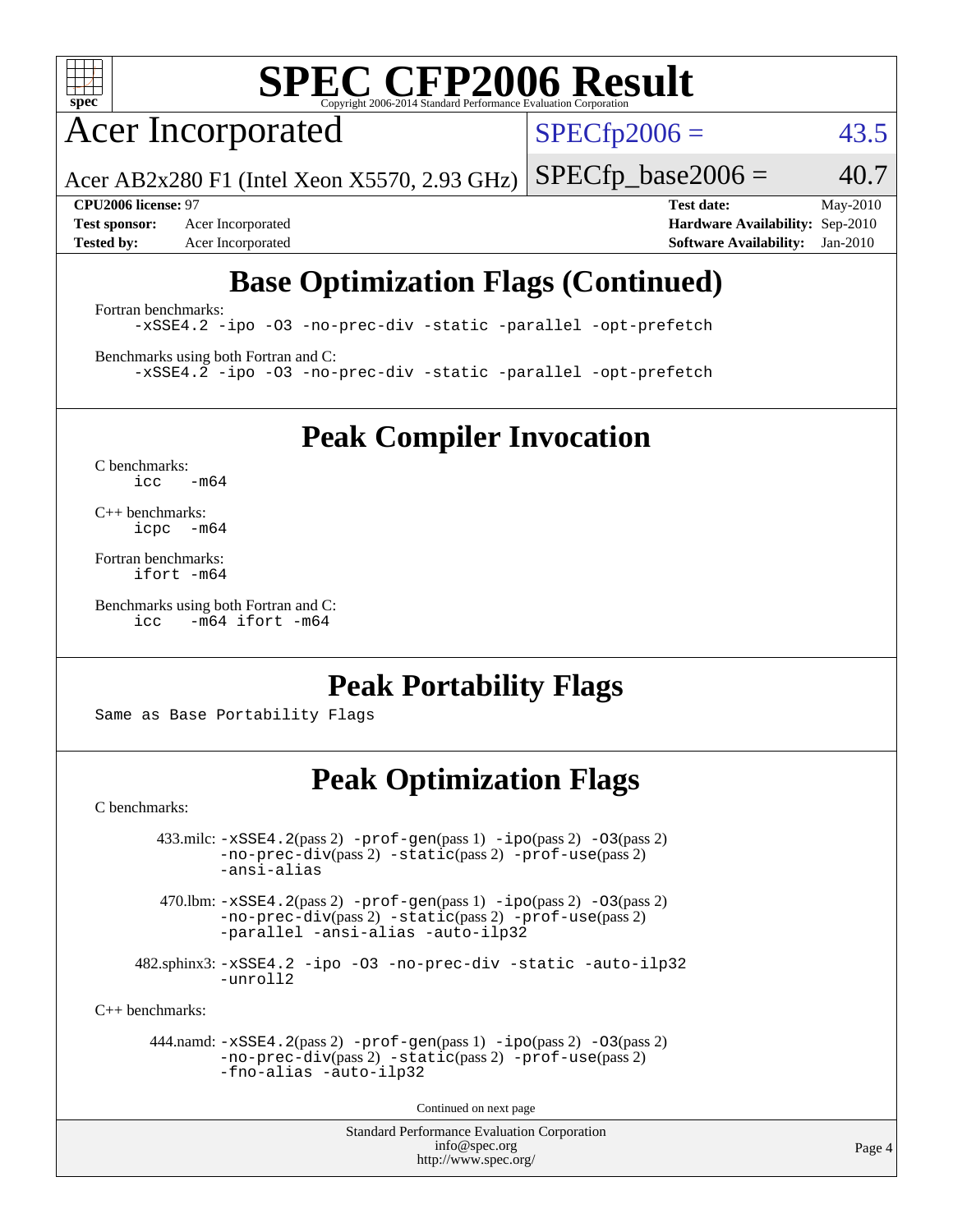

# **[SPEC CFP2006 Result](http://www.spec.org/auto/cpu2006/Docs/result-fields.html#SPECCFP2006Result)**

Acer Incorporated

 $SPECfp2006 = 43.5$  $SPECfp2006 = 43.5$ 

Acer AB2x280 F1 (Intel Xeon X5570, 2.93 GHz)  $SPECfp\_base2006 = 40.7$ 

**[Tested by:](http://www.spec.org/auto/cpu2006/Docs/result-fields.html#Testedby)** Acer Incorporated **[Software Availability:](http://www.spec.org/auto/cpu2006/Docs/result-fields.html#SoftwareAvailability)** Jan-2010

**[CPU2006 license:](http://www.spec.org/auto/cpu2006/Docs/result-fields.html#CPU2006license)** 97 **[Test date:](http://www.spec.org/auto/cpu2006/Docs/result-fields.html#Testdate)** May-2010 **[Test sponsor:](http://www.spec.org/auto/cpu2006/Docs/result-fields.html#Testsponsor)** Acer Incorporated **[Hardware Availability:](http://www.spec.org/auto/cpu2006/Docs/result-fields.html#HardwareAvailability)** Sep-2010

## **[Peak Optimization Flags \(Continued\)](http://www.spec.org/auto/cpu2006/Docs/result-fields.html#PeakOptimizationFlags)**

|                                      | 447.dealII: -xSSE4.2(pass 2) -prof-gen(pass 1) -ipo(pass 2) -03(pass 2)<br>$-no-prec-div(pass 2) -static(pass 2) -prof-use(pass 2)$<br>-unroll2 -ansi-alias -scalar-rep- -auto-ilp32                                                                     |  |  |  |  |
|--------------------------------------|----------------------------------------------------------------------------------------------------------------------------------------------------------------------------------------------------------------------------------------------------------|--|--|--|--|
|                                      | $450.\text{soplex: } -x\text{SSE4}.2(\text{pass 2}) - \text{prof-gen}(\text{pass 1}) - \text{ipo}(\text{pass 2}) - 03(\text{pass 2})$<br>$-no\text{-prec-div}(pass 2)$ $-static(pass 2)$ $-prot\text{-use}(pass 2)$<br>-opt-malloc-options=3 -auto-ilp32 |  |  |  |  |
|                                      | 453.povray: -xSSE4.2(pass 2) -prof-gen(pass 1) -ipo(pass 2) -03(pass 2)<br>$-no-prec-div(pass 2) -static(pass 2) -prof-use(pass 2)$<br>-unroll4 -ansi-alias                                                                                              |  |  |  |  |
| Fortran benchmarks:                  |                                                                                                                                                                                                                                                          |  |  |  |  |
|                                      | 410.bwaves: -xSSE4.2 -ipo -03 -no-prec-div -static -opt-prefetch<br>-parallel                                                                                                                                                                            |  |  |  |  |
|                                      | 416.gamess: $-xSSE4$ . 2(pass 2) $-prof-gen(pass 1) -ipo(pass 2) -O3(pass 2)$<br>-no-prec-div(pass 2) -static(pass 2) -prof-use(pass 2)<br>-unroll2 -Ob0 -ansi-alias -scalar-rep-                                                                        |  |  |  |  |
|                                      | $434$ .zeusmp: basepeak = yes                                                                                                                                                                                                                            |  |  |  |  |
|                                      | $437$ leslie3d: basepeak = yes                                                                                                                                                                                                                           |  |  |  |  |
|                                      | 459.GemsFDTD: -xSSE4.2(pass 2) -prof-gen(pass 1) -ipo(pass 2) -03(pass 2)<br>-no-prec-div(pass 2) -static(pass 2) -prof-use(pass 2)<br>-unroll2 -0b0 -opt-prefetch -parallel                                                                             |  |  |  |  |
|                                      | 465.tonto: -xSSE4.2(pass 2) -prof-gen(pass 1) -ipo(pass 2) -03(pass 2)<br>-no-prec-div(pass 2) -static(pass 2) -prof-use(pass 2)<br>-inline-calloc -opt-malloc-options=3 -auto -unroll4                                                                  |  |  |  |  |
| Benchmarks using both Fortran and C: |                                                                                                                                                                                                                                                          |  |  |  |  |
|                                      | $435$ .gromacs: $-xSSE4$ . $2(pass 2)$ -prof-gen(pass 1) -ipo(pass 2) -03(pass 2)<br>-no-prec-div(pass 2) -static(pass 2) -prof-use(pass 2)<br>-opt-prefetch -auto-ilp32                                                                                 |  |  |  |  |
|                                      | 436.cactusADM: -xSSE4.2(pass 2) -prof-gen(pass 1) -ipo(pass 2) -03(pass 2)<br>$-no\text{-prec-div}(pass 2)$ $-static(pass 2)$ $-prot\text{-use}(pass 2)$<br>-unroll2 -opt-prefetch -parallel -auto-ilp32                                                 |  |  |  |  |
|                                      | 454.calculix: -xSSE4.2 -ipo -03 -no-prec-div -static -auto-ilp32                                                                                                                                                                                         |  |  |  |  |
| 481.wrf: Same as 454.calculix        |                                                                                                                                                                                                                                                          |  |  |  |  |
|                                      |                                                                                                                                                                                                                                                          |  |  |  |  |
|                                      |                                                                                                                                                                                                                                                          |  |  |  |  |